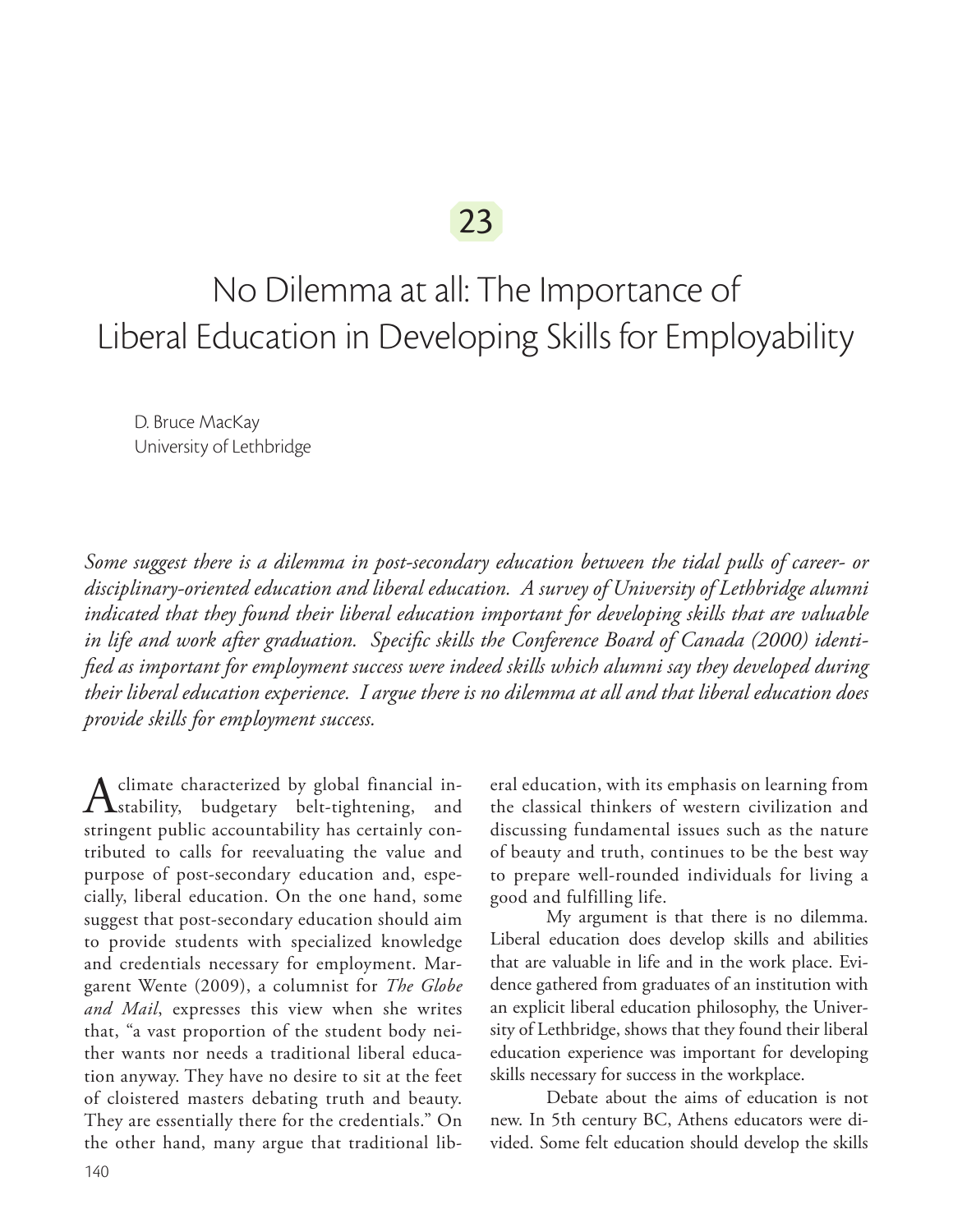of oratory and rhetoric, skills necessary for participation in Athenian democracy. Though a credential was not the outcome, the purpose was very pragmatic since the arguments and debates presented by "orators" contributed to the democratic decision making processes of the Athenian city state. Other Greek educators, however, felt that the purpose of education was to develop fundamental insights into wisdom and truth. For these thinkers, the pursuit of truth was a higher virtue that liberated the mind, releasing it from the "shadowy cave of ignorance" (Kimball, 1986).

Kimball (1986) suggests that these tides of emphasis have ebbed and flowed over the years. At times, the orators' view has risen to dominance with its emphasis on the practical value of education. At other times, the philosophers' tide has dominated and the oratorial stream has ebbed so that liberal education has emphasized the search for beauty, truth, and knowledge for the sake of knowledge rather than teaching for practical ends.

By the 18th century, the aim of post-secondary education in the United Kingdom was to develop the civilized and cultured man of good taste (Rothblatt, 1976). The British trajectory of liberal education was perhaps more influential for Canada than it was in the United States. In contrast to American universities' more radical understanding of liberty, which emphasized the oratorial tradition, early Canadian universities emphasized what Kimball (1986) calls the philosophical tradition. Indeed, the founders of the University of New Brunswick (where the 2009 STLHE conference was held), recognizing that the new American nation would provide instruction only in revolutionary "'Principles contrary to the British Constitution' and that the cost of an overseas education would be prohibitive, urged the representatives of the British government to consider the 'founding of a College…where Youth may receive a virtuous Education' in such things as 'Religion, Literature, Loyalty, & good Morals…'" (University of New Brunswick, n.d.).

Through the 19th and into the 20th centuries the approach to liberal education as a "general" education based primarily on reading the classics and learning received knowledge was eventually surpassed by rising professionalism. Professionalism brought with it disciplinary specialization, research, and the quest for progress and new knowledge of more practical application.

Are these two positions mutually exclusive? Does post-secondary education really face a dilemma between the tidal pulls of career- or disciplinary-oriented education and liberal education? The answer, in my mind, is no. This also seems to be the view of University of Lethbridge alumni.

Over the past few years, I have gathered anecdotal evidence from former students through letters and conversations which indicated that many alumni found their liberal education experience was not useless but, in fact, important for developing skills they found valuable in their lives and work after graduation. To better assess these views, my colleague, Dr. Jennifer Mather (Psychology), and I developed a questionnaire to explore perceptions of University of Lethbridge alumni about the value of their liberal education experience.

We prepared a survey of skills adapted from a pamphlet produced by the Conference Board of Canada titled *Employability Skills 2000+*. The survey questions (approved by the University of Lethbridge Human Research Ethics Committee) asked alumni to look back on their liberal education experience at the University and evaluate how important it was to their development of particular skills. The questions inquired about skills in three different areas: individual cognitive/intellectual skills (11 questions); self-reflection skills (8 questions); and individual management skills (5 questions). A link to the survey was sent in an email message to all alumni on the University's Alumni Relations email list. The message reached 9157 alumni (32.5% of all University of Lethbridge alumni). We received 961 responses (10.5% of those emailed). We analyzed a total of 780 responses (8.5% of those emailed; 2.6% of all alumni). Duplicate, incomplete, and responses which did not differentiate on the response scale were deleted from the analysis.

Alumni indicated their responses on a seven point Likert scale, ranging from 1 (not important) to 7 (very important). In the aggregate, 70% of all respondents rated the importance of their liberal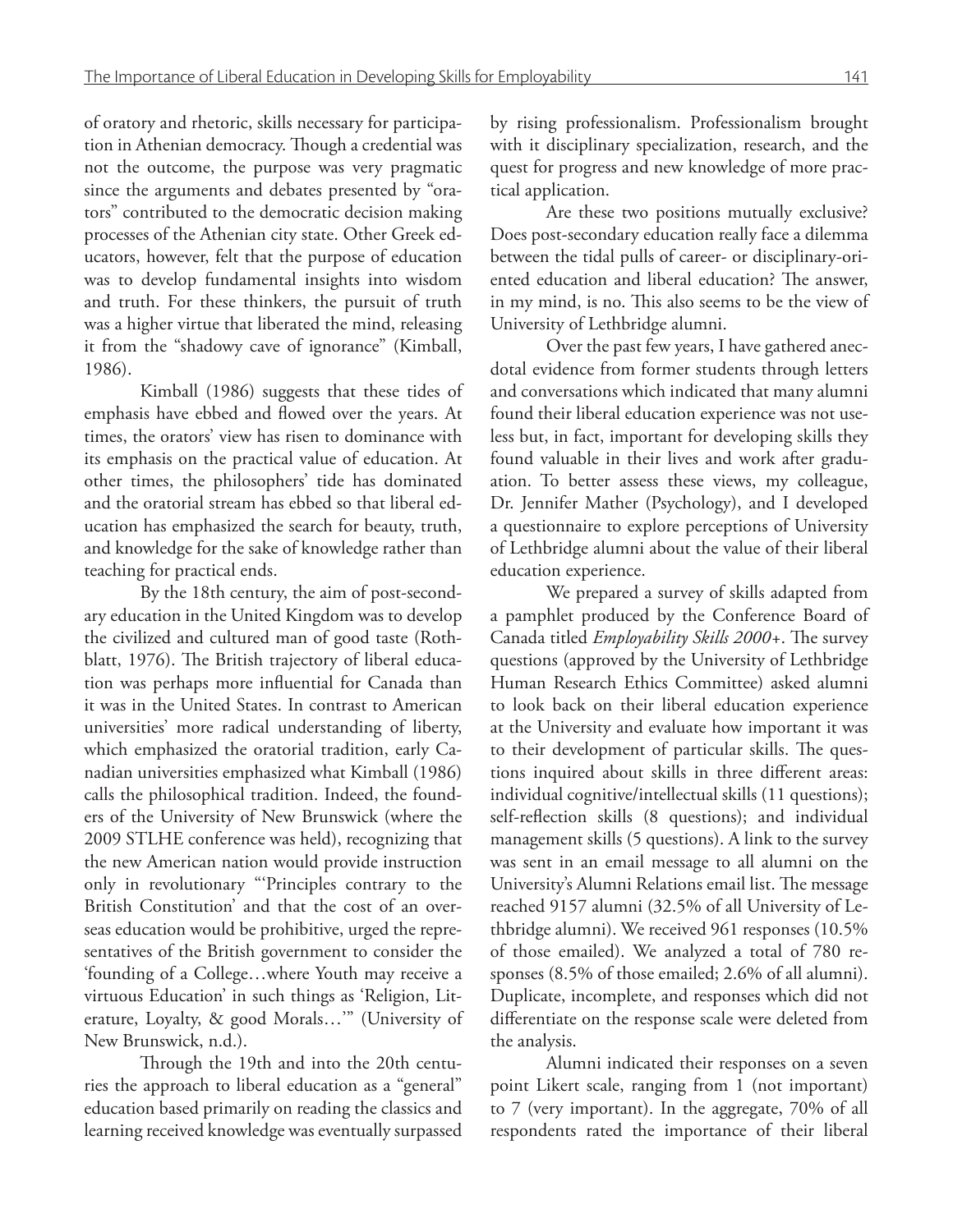education experience in the upper three categories (response numbers 5, 6, and 7; see Figure 1). In total 19% rated the value of their liberal education as very important (response 7 on the Likert scale). Just 16% of respondents rated the importance of liberal education in the lower three categories.

Figure 2 compares the responses to the 24 questions which we adapted from the *Employability Skills 2000+* pamphlet. The bars represent an average of the total responses to each of the seven points on the Likert scale. Each bar thus provides only a handy indicator of the average weight of all choices made by alumni on each question. We can note that "written communication," "personal attributes," and "information retrieval" skills were areas where liberal education was seen to be most important while "numeracy," "ability to work cross-culturally," and "confidence in dealing with

challenges" were areas where liberal education was reported to be least important. Overall, however, it is clear that the liberal education experience of alumni was viewed generally as being important for developing these skills when broken down by question.

Further distinctions emerged when we broke down the responses by major. Bachelor of Arts and Bachelor of Education alumni rated their liberal education experience as being more important for developing these skills than did their peers with Bachelor of Science or Bachelor of Management degrees (Figure 3).

We note that 11% of Bachelor of Education (BEd) and 14% of Bachelor of Arts (BA) alumni (represented by the two left-most bars in each group) rated the value of their liberal education experience on the not important side of the seven point Likert scale (response numbers 1, 2, and 3). In comparison, there



FIGURE<sub>1</sub> *Aggregated Responses*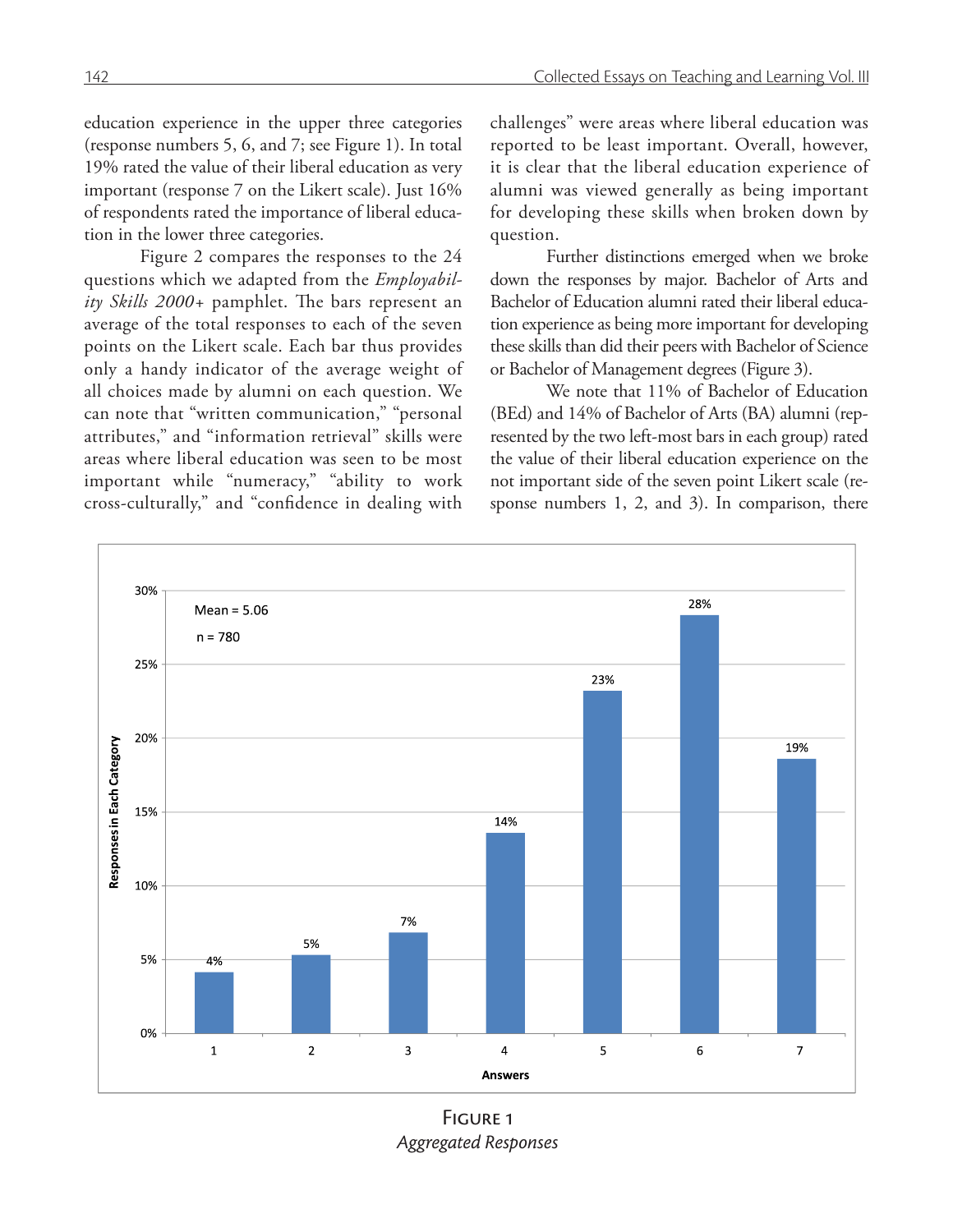

Figure 2 *Averages for Each Question*

were more alumni with Bachelor of Science (BSc) and Bachelor of Management (BMgt) degrees (represented by the two right-most bars in each group) who rated their liberal education experience as not important (20% BMgt and 24% BSc alumni respectively with response numbers 1, 2, and 3). On the positive side, 22% of BEd and 20% of BA alumni rated the value of their liberal education experience as very important, while only 16% of BMgt and 15% of BSc alumni rated it as very important (response number 7).

This difference may be because the values of liberal education are more typically taught in BA and BEd courses than in BMgt and BSc courses. Additional study will be required to determine if this or other factors are at play.

When the results are broken down by year of graduation, we observe another pattern (Figure

4). Alumni who graduated more than 10 years ago (1999 and earlier, represented by the left-most bars in each group for year categories 1, 2, and 3) reported that their liberal education experience was more important than those graduating more recently (2000 through 2008 represented by the right-most bars in each group for year categories 4, 5, and 6). The average response of those graduating in the most recent four years was 4.87, while those who had graduated 10 years ago or earlier produced a mean of 5.10 and higher.

There may be a number of explanations for this pattern. It may be that after 10 years of life and work experience alumni appreciate the value of their liberal education more than they did when they first graduated. More recent graduates may not have yet come to value their experience as much as their older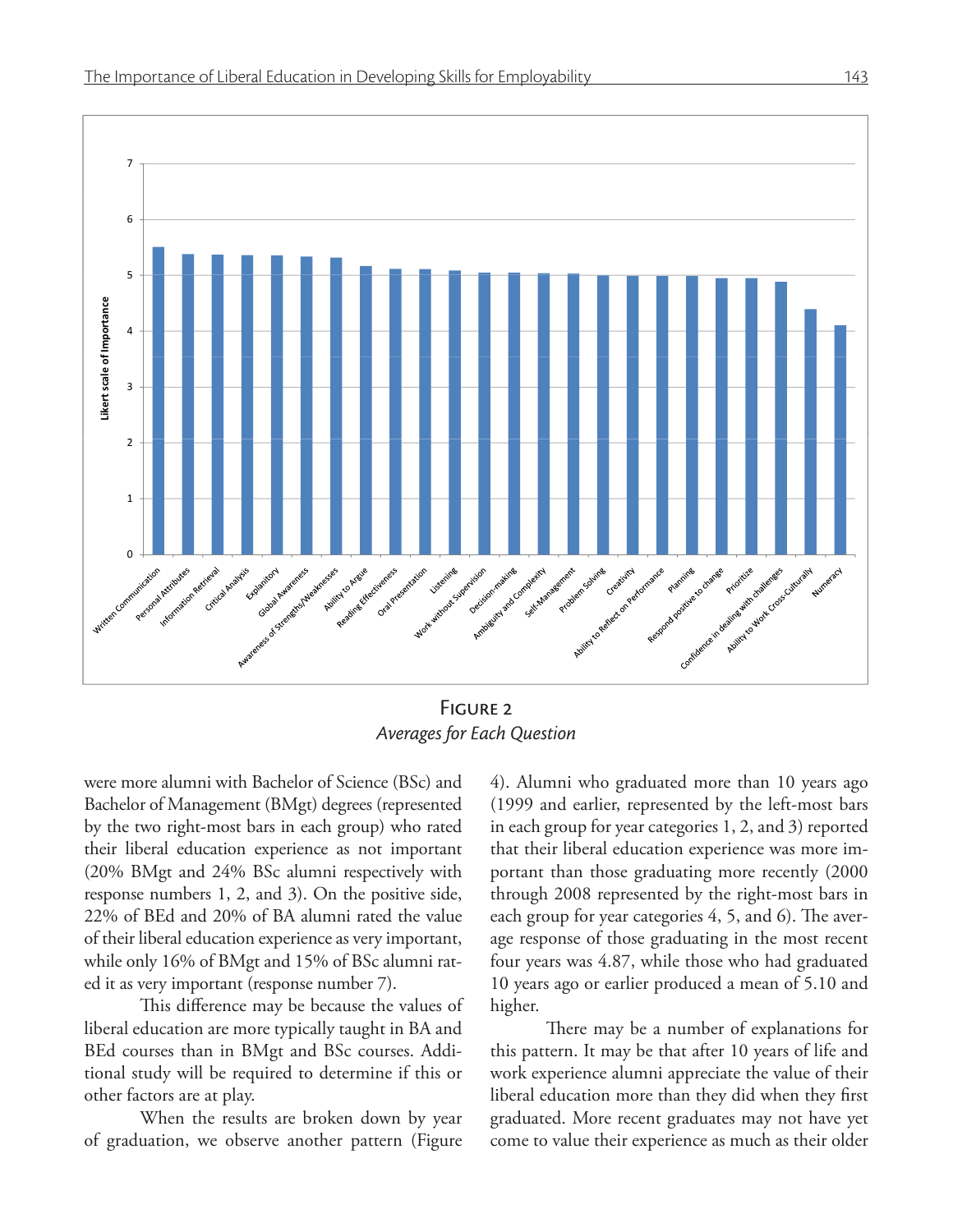

FIGURE 3 *Aggregated Responses by Major*



FIGURE 4 *Year of Graduation*